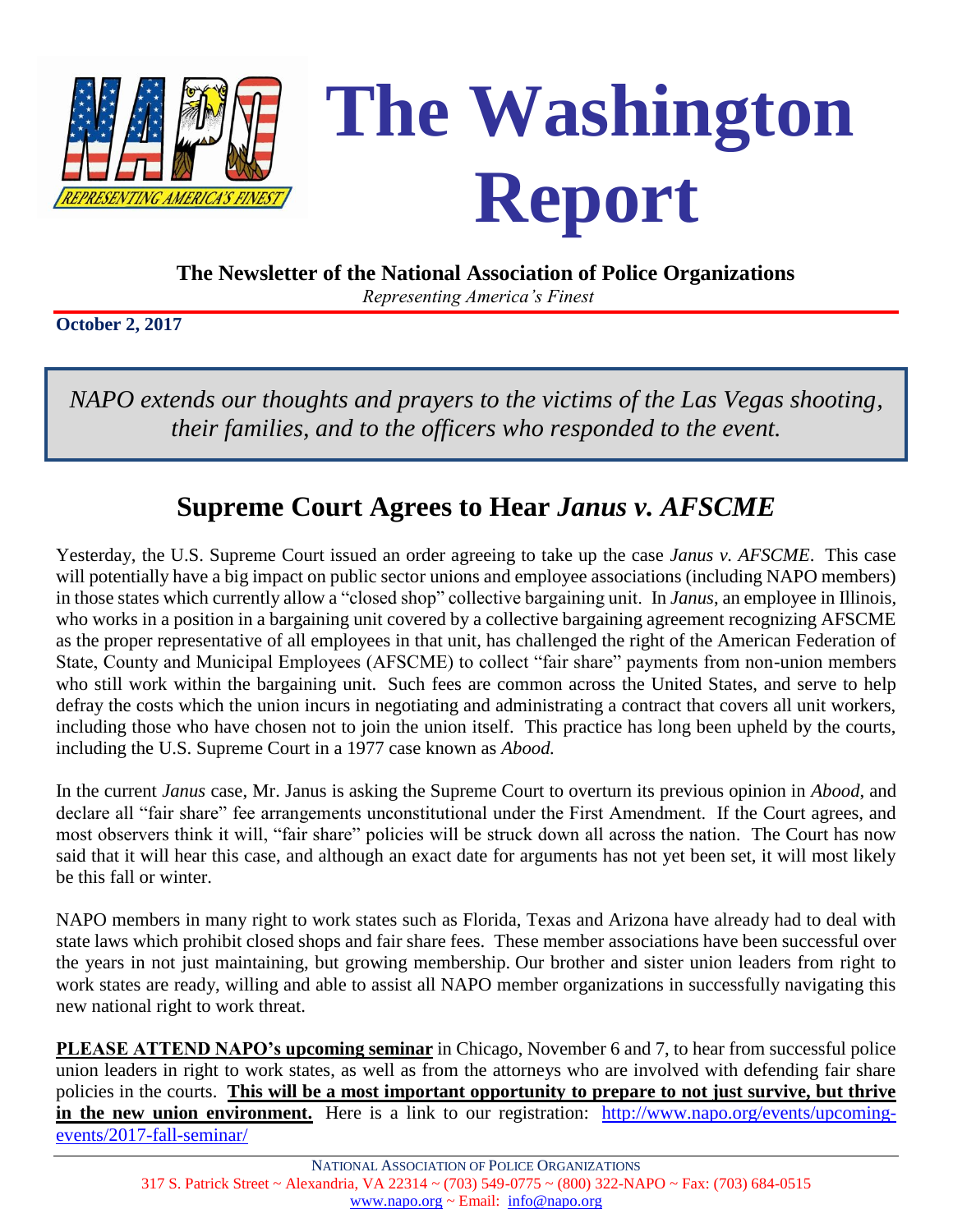If you have any questions or need additional information about *Janus v. AFSCME,* please contact NAPO's Executive Director and General Counsel, Bill Johnson, at biohnson@napo.org or (703) 549-0775. For questions about our November seminar, please to contact NAPO's Director of Events, Elizabeth Loranger, at [eloranger@napo.org](mailto:eloranger@napo.org) or (703) 549-0775.

## **NAPO Attends Meeting on Attorney General's Back the Blue Initiative**

On September 28, NAPO participated in a meeting with the Associate Deputy Attorney General and Director of the new Office of Law Enforcement Liaison, Steven Cook, regarding the Department of Justice's (DOJ) efforts to help state and local law enforcement fight violent crime in our neighborhoods and the Attorney General's Back the Blue Initiative. The Initiative was created by Attorney General Sessions to implement the President's Executive Order on Preventing Violence Against Federal, State, Tribal, and Local Law Enforcement Officers.

Mr. Cook, who previously was the president of the National Association of Assistant U.S. Attorneys, has been traveling the country with Attorney General Sessions and Deputy Attorney General Rod Rosenstein talking to state and local law enforcement about how the DOJ can be a better partner in the fight against violent crime. As a result of these discussions, the Attorney General and Deputy Attorney General are committed to ensuring the Department is an active partner at the table with law enforcement, increasing federal prosecutions of gang, gun and drug crimes, helping agencies identify crime trends, and developing better relationships with the communities that law enforcement serve. The Back the Blue Initiative is part of this effort.

The most visible efforts the Department has made in support of state and local law enforcement and in partnership with organizations like NAPO include the President's executive order repealing restrictions on surplus military equipment, changes to federal asset forfeiture policy to make it easier for state and local agencies to participate, the creation of the Office of Law Enforcement Liaison, and support for full implementation of the National Blue Alert System. The Attorney General has also begun sending out personal condolence letters to the families of officers who have died in the line of duty. It is very evident that the Attorney General and the Department are dedicated to supporting the law enforcement community, both in words and actions.

The meeting was a part of a continuing conversation with DOJ leadership on how it can support state and local law enforcement. NAPO priorities such as the need to increase funding for the hiring and retention of cops through the Community Oriented Policing Services (COPS) Hiring Program and increasing penalties for the assault, attempted killing and killing of law enforcement officers were discussed. The Department is currently working on putting together possible legislation to address the issue of officer assaults and killings through increased federal penalties. This is something for which NAPO has been advocating for a long time and we expressed our support for the Department taking the lead on this issue and offered any assistance we can give. With the added pressure from the Department and the backing of the Administration, we have a better chance of moving such legislation through Congress.

Also discussed was the need to expand the resources provided by Project Safe Neighborhoods (PSN) and to allow more local control of those resources by removing strings that the previous Administration had placed on the program. PSN, a grant program through the Department's Bureau of Justice Assistance (BJA), helps state and local agencies target gang and gun crimes. Department leadership agreed that PSN needed to be more robust and respond better to local agencies' needs.

Mr. Cook will be holding these meetings with national law enforcement representatives quarterly to ensure that our voices are being heard and our needs are being met. NAPO looks forward to continuing our work with the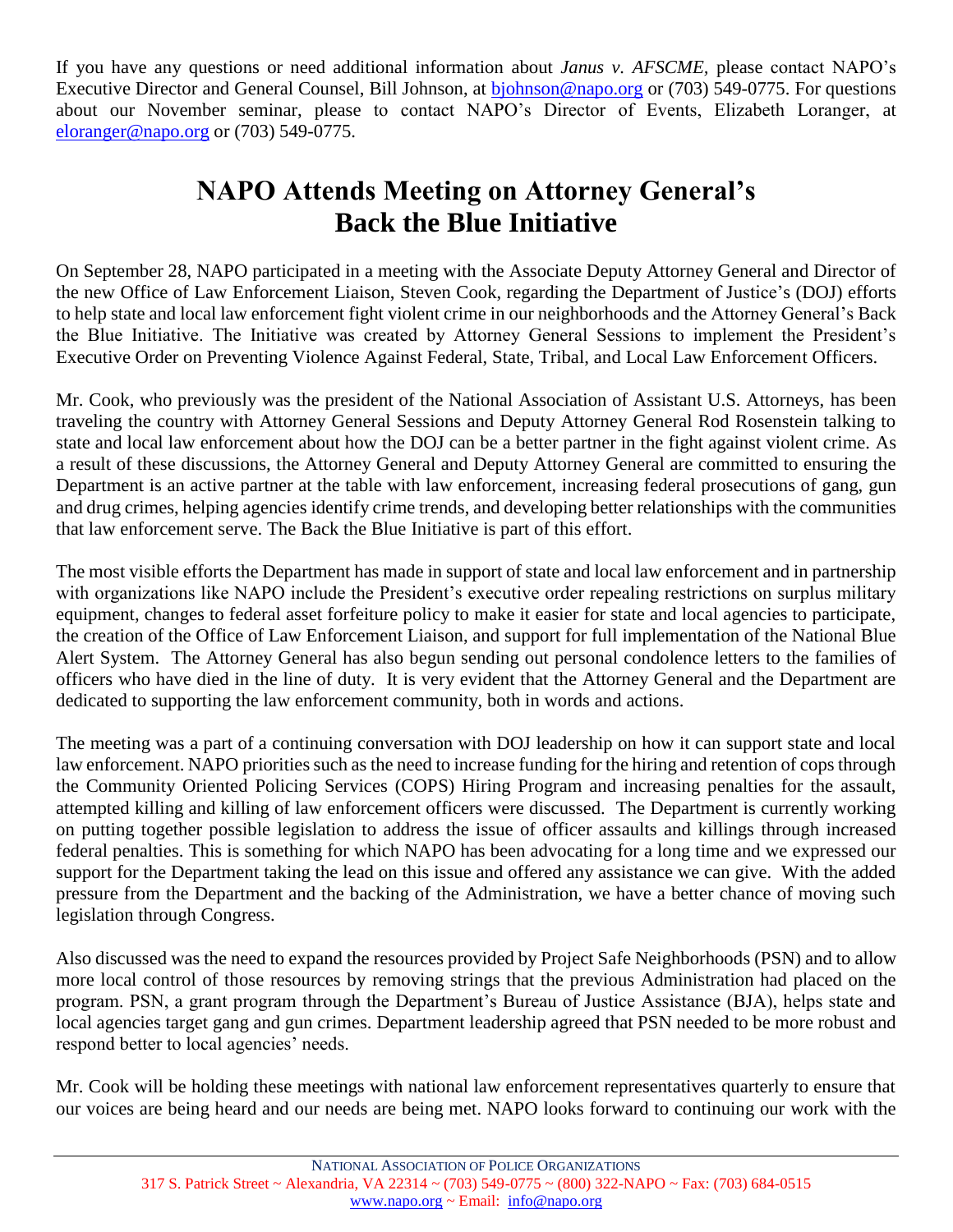Department to ensure state and local law enforcement – particularly rank-and-file officers – have the support, resources and equipment needed to protect themselves and the communities they serve.

## **NAPO on the Hill: Reauthorization of Internet Crimes Against Children Task Forces, Law Enforcement Mental Health & Wellness**

The House Judiciary Committee is holding up two NAPO endorsed bills – the Providing Resources, Officers, and Technology to Eradicate Cyber Threats to (PROTECT) Our Children Act of 2017 (S. 782 / H.R. 1846) and the Law Enforcement Mental Health and Wellness Act – both of which were passed by the Senate earlier this year. The Committee is holding the PROTECT Our Children Act to use as part of a broader deal involving a variety of other bills in order to get law enforcement support. While the Committee staff relayed to NAPO that the bill package is positive for law enforcement, staff did not indicate what bills are involved nor did staff give any details as to why the PROTECT Our Children Act must be part of this package.

This legislation, sponsored by Senators John Cornyn (R-TX) and Richard Blumenthal (D-CT) and Congresswoman Debbie Wasserman Schultz (D-FL), reauthorizes the Internet Crimes Against Children Task Force Program, which is a national network of 61 coordinated task forces representing over 3,500 federal, state, and local law enforcement and prosecutorial agencies. These agencies are continually engaged in proactive and reactive investigations and prosecutions of persons involved in child abuse and exploitation involving the internet.

Additionally, these task forces provide forensic and investigative technical assistance to law enforcement and prosecutors as well as provide community education information to parents, educators, prosecutors, law enforcement, and others concerned with child exploitation.

Staff indicated that there might be movement on the package last week, but it seems that no agreement was reached. NAPO is wary of attaching such an important and easy to pass bill to a larger package that may slow down the bill's passage. NAPO pressed the Committee staff to discharge the bill from Committee and allow it to go to the House floor for a vote. There is no need for a Committee markup of a straightforward reauthorization of a proven, successful program.

NAPO also discussed the Law Enforcement Mental Health and Wellness Act (S. 867 / H.R. 2228) with Committee staff as the bill has been sitting in the Judiciary Committee without any hint of action despite broad bipartisan support and the Senate passing it by unanimous consent back in May.

The Law Enforcement Mental Health and Wellness Act will help law enforcement agencies establish or enhance mental health care services for their officers. The legislation would make grants available to initiate peer mentoring pilot programs, develop resources for mental health providers based on the specific mental health challenges faced by law enforcement, and support law enforcement officers by studying the effectiveness of crisis hotlines and annual mental health checks.

According to the National Study of Police Suicides, officers are 2.5 times more likely to die from suicides than from homicides. State and local law enforcement officers are our nation's first responders. They respond to our country's greatest tragedies as well as violent crimes that unfortunately occur more frequently in our communities. They have seen and experienced horrors that they cannot forget, yet they still put their lives on the line every day to protect and serve our communities. It is time that we as a nation recognize the stress and strain of the job and give officers the resources they need to address their emotional and mental well-being.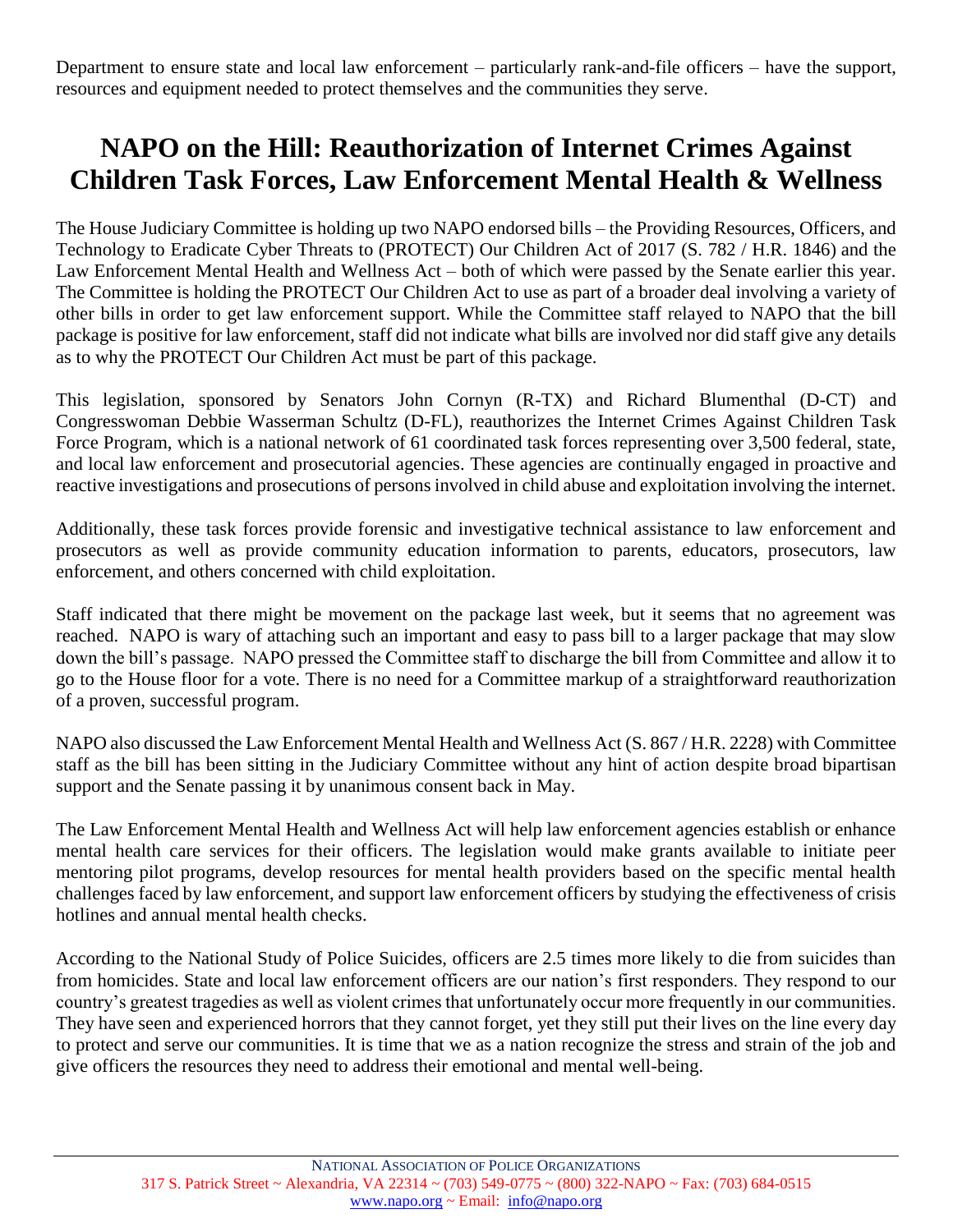The Law Enforcement Mental Health and Wellness Act is a priority for NAPO as it is an important step forward in the fight to ensure officers across the country have access to the best mental health services available and feel supported in using those services.

While Committee staff recognizes the importance of the bill, there is some concern about where to house the peer mentoring program that the bill establishes. It is not a secret that House Republicans do not like the Community Oriented Policing Services (COPS) Program and a few Republican members of the Committee have requested that the peer mentoring program be moved to the Byrne Justice Assistance Grant (Byrne JAG) Program. NAPO feels strongly that the program belongs in the COPS Office, as that Office has long worked with the law enforcement community on officer safety and wellness and this Program would just get lost under Byrne JAG. Helping departments establish peer mentoring programs is too important to let that happen. We will continue to work with Committee staff and members of the Committee to ensure all concerns are answered and we are able to move the bill quickly through Committee.

We have also asked Congresswoman Brooks to weigh in heavily with Committee Chairman Robert Goodlatte (R-VA) and House leadership about the importance of moving this bill.

We will keep our members updated on the status of the PROTECT Our Children Act and the Law Enforcement Mental Health and Wellness Act. If you have any questions about this bill, please contact Andy Edmiston at [aedmiston@napo.org.](mailto:aedmiston@napo.org)

# **NAPO Previews New PSOB Online Claims System**

NAPO participated in a stakeholder run through of the new Public Safety Officer's Benefits (PSOB) Program online claims system. With this new system, claimants will file their entire claim online and their claims will be assigned to one claims management officer who will manage their claim throughout the entire process. Claimants will also be able to list persons or organizations helping them with their claim and authorize them to receive information regarding the claim.

Once the system goes live, which is expected to happen before the end of the year, all new claims will have to be filed online. If a claimant is unable to file the claim online, the PSOB Office will connect them with the Concerns of Police Survivors (COPS) or the National Fallen Firefights Foundation to assist them file the claim online. Other organizations, such as police benevolent associations, will also be able to file claims on the behalf of families. Current claims pending determinations will continue as they are and they will not be refiled in the new system.

The new system has streamlined and simplified the claims process for both families and agencies. The addition of a dedicated claims management officer to each claim will ensure families and officers have one person, who will have intimate knowledge of their case, to address all their questions and concerns. Claimants will know where their claim is in the process and communication between all parties will be improved.

NAPO appreciates the PSOB Office working with us and the stakeholder community on this new online system. They have listened to our long-held concerns about how complicated and onerous the claims process has been and they have created a user-friendly online system that should improve the experience of claimants.

If you have any questions about the new online claims system or the PSOB Program, please contact Andy Edmiston at [aedmiston@napo.org.](mailto:aedmiston@napo.org)